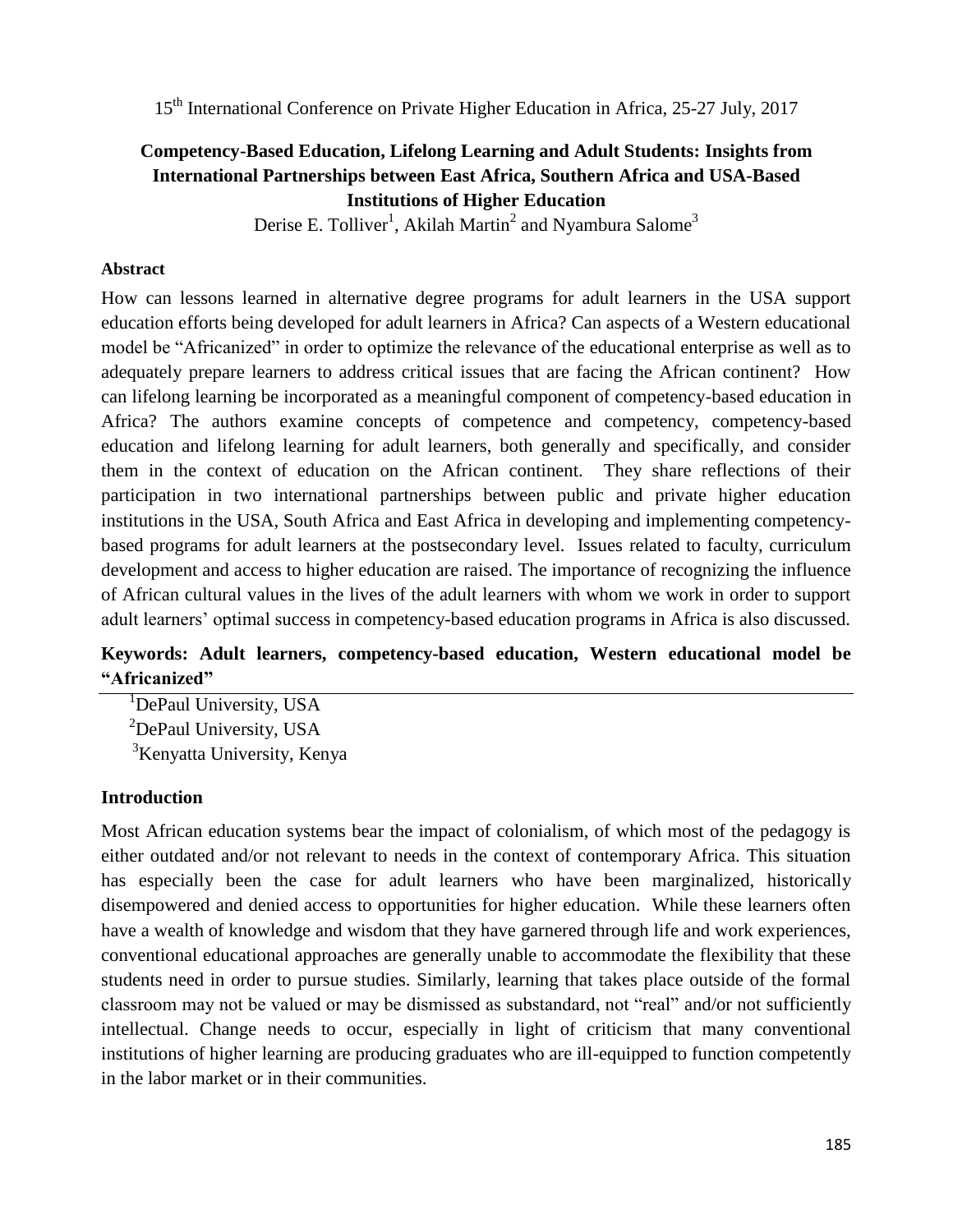Competency-based education is being touted by some as a possible transformative pedagogy that can reinvigorate higher learning with relevance, purpose and meaning for its constituencies. South Africa and Kenya are among the number of African nations that have universities and colleges working with international partners to develop their own version of competency-based programs for adult learners. An examination of these collaborations may be useful to others as they explore approaches to facilitate learning among students.

#### **Adult learners and adult education**

#### *…most of Africa's problems are adult problems that need adult solutions (Avoseh, 2002, p.4)*

We begin with definitions for "adult learners" and "adult education" in order to provide the proper context for discussion of other key concepts in this paper. *Adult learners* represent a diverse group of students. They are often defined by age, sometimes referred to as mature or non-traditional, being older than the more conventional 18-22 year old undergraduate student in higher education environment in the West. However, adult learners might also be identified based on other characterizations of "adulthood," such as self-concept, behaviors or biology (e.g. post-puberty). Traditional African practice, on the other hand, has considered adulthood to be a stage of life, marked by having successfully completed rites of passage or initiation into the adult community.

Similarly*, adult education* has various definitions. Darkenwald and Merriam (1982) offer:

Adult education is concerned not with preparing people for life, but rather with helping people to live more successfully. Thus if there is to be an overarching function of the adult education enterprise, it is to assist adults to increase competence, or negotiate transitions, in their social roles (worker, parent, retiree etc.), to help them gain greater fulfillment in their personal lives, and to assist them in solving personal and community problems (p. 9).

We believe that adult education must be purposeful, meaningful and relevant to learners in their lives, supporting liberation from the oppression of ignorance and dependency. It should foster liberating ideas and skills, promoting personal and societal transformation.

The purpose of adult education, then, within the context of contemporary African realities, is to support "sustainable development...where cultures and ways of life are balanced with global and international pressures and demands" (Owuor, 2007, p. 21). Avoseh (2002) concurs with this expectation of adult education, given the sociopolitical and economic realities of the Continent. He calls for an integration of modernization with the strengths of traditional African values to engage adult learners to seek the solutions to Africa's problems. By reclaiming positive cultural identity, integrity, confidence, and empowerment, it is believed that adult learners can help recognize and decolonize the oppression of "western dominated school curricula" (Ouwor, 2007, p. 25). Adult education in Africa requires confrontation of systems of power, domination and control. At its best, it must be poised to challenge injustices, prepare the learner to build stronger communities, while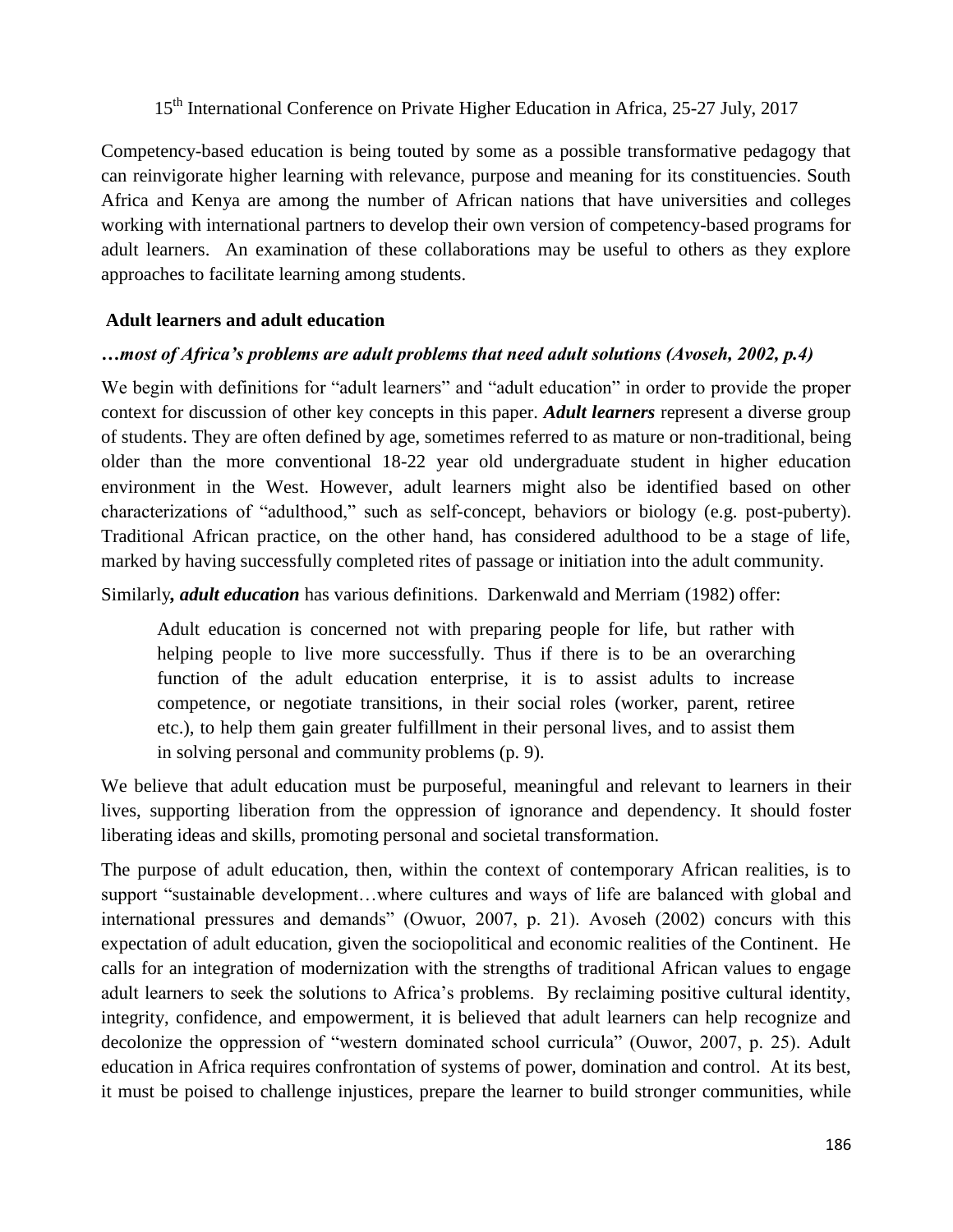assisting in the healing from wounds experienced during living (Osofo Atta, personal communication, June 1, 2017).

### **Lifelong Learning**

### *Never stop learning because life never stops teaching. African proverb*

Lifelong learning can be seen as a basic human right, where all citizens are engaged in some form of learning to be supported regardless of age, gender, cultural background, etc. This should not be a luxury. Avoseh (2002) reports that Namibia, for example, considers lifelong learning a part of its national development priorities as important as financial indicators of national wellness.

Nafhuko, Amutabi and Otunga (2005) define *lifelong learning* as a process, not an end state, but a broad approach to knowledge that can reflect both formal education and informal learning. As such, it represents a holistic view of education that is horizontal – capturing learning between self, home, community, school and the workplace, and vertical, reflecting different formal levels, such as elementary, secondary and post-secondary instruction.

Lifelong learning also addresses modern economic, social needs, with requirements for people to be adaptive and creative. As conceptualized within the two partnerships to be discussed later in the paper, lifelong learning becomes a life praxis that enriches one's personal life and becomes a knowledge base for critical thinking and informed decision making.

While some might situate the theorizing of this concept within a Western paradigm, many African scholars note that it is very much grounded in the African worldview and life experience. Omolewa (2007) notes that lifelong learning has been part of a "systematic, coordinated ...theory and practice" (p. 13) on the Continent. Traditional education reflected in rites of passage age groups, apprenticeship systems, formal and informal community instruction all speak to the recognition of ongoing learning processes that were interwoven into various aspects of people's lives, including spiritual, political, economic and educational. It "emphasized relevance, responsiveness, respect for the dignity and integrity of all" (Omolewa, 2007, p.14).

Preece (2014) notes that lifelong learning in Africa has generally been rooted in the collective, reflecting one of the central tenets of traditional African culture as compared to the individualistic focus in Western thought. Avoseh (2007) states that traditional African cultural values, which influence lifelong learning experiences, provide motivation for engagement and then ownership for learning activities, particularly for adults. This latter point is critical to consider for designing educational approaches, such as competency-based education (CBE), in Africa.

Lekoko and Modise (2011) concur with Omolewa (2002), advocating that lifelong learning be conceptualized within an indigenous African knowledge system, incorporating self-learning, experiential learning, and application of learning. They suggest that lifelong learning takes place "...within a specific context in which acquisition of relevant skills never stops" (p. 10). Their description of women weavers in Botswana who participate in compensatory education programmes in order to validate and credential themselves for the knowledge, skills and abilities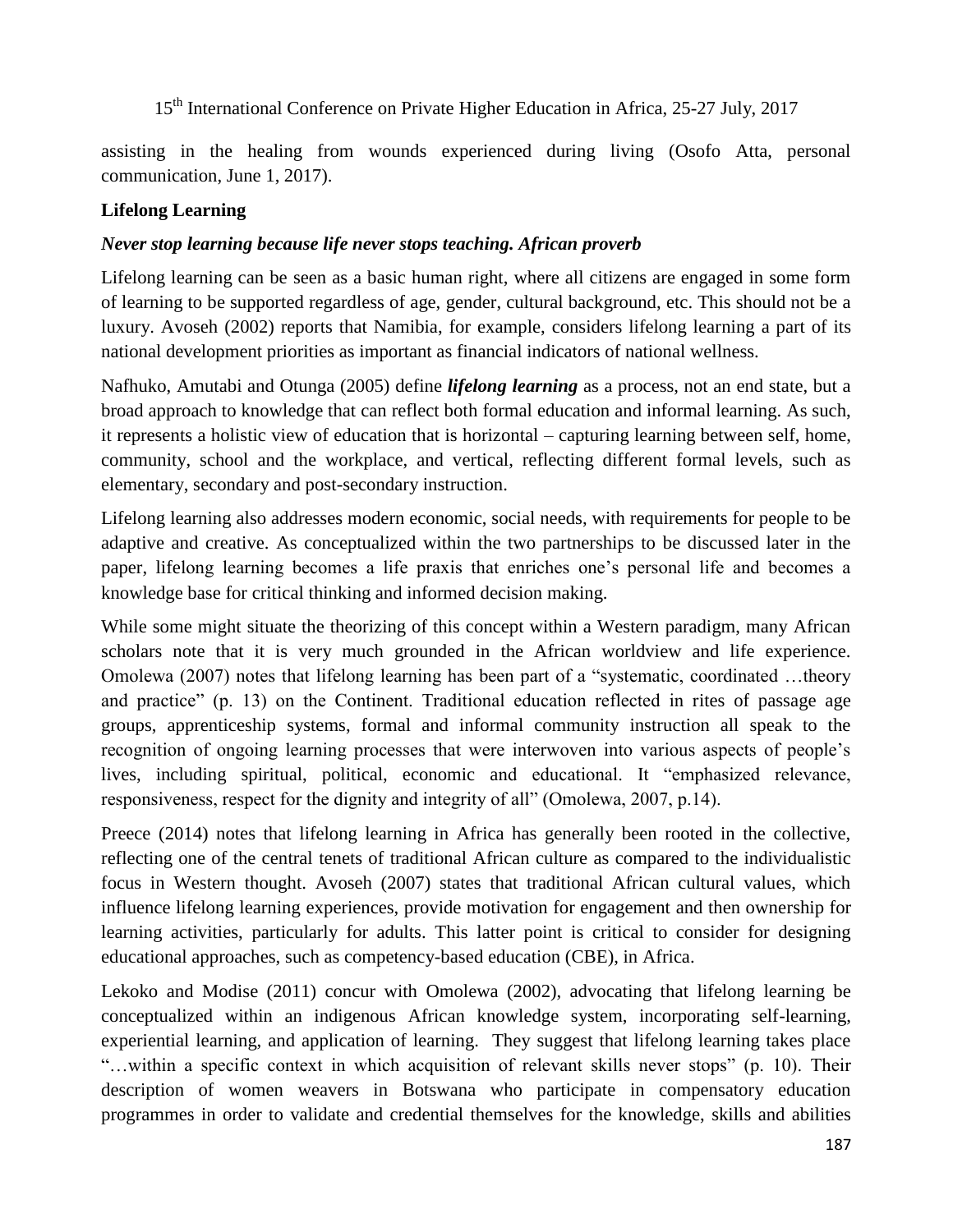they have attained and grown outside of formal education systems speaks to the African tradition and understanding of lifelong learning, a concept that is not associated with Africa nearly enough in the scholarly literature.

Probably the most notable proponent of lifelong learning in Africa was Mwalimu Julius Nyerere, the first president of Tanzania after independence from British rule (Major and Mulvihill, 2009). His educational philosophy was firmly grounded in the faith that lifelong learning could effectively counteract the colonialist assumptions and practices of the dominant formal means of education system. He also believed it was necessary for the liberation of all African nations. Nyerere championed adult education, lifelong learning and learning for liberation. More recent scholars, such as Oketch (2012) share his vision of lifelong learning playing a critical role in the reclamation, revitalization and re-ascension of Africa.

### **Competence, Competency and Competency-Based Education (CBE)**

While often described as a "new" paradigm for higher learning, competency-based education actually has a long history as an educational philosophy (Jones and Olswang, 2017). It is based on the concept of *competence,* which Mulder, Gulikers, Biemans and Wesselink (2009) define as:

…a series of integrated capabilities consisting of clusters of knowledge, skills and attitudes necessarily conditional for task performance and problem solving and for being able to function effectively in a certain profession, organization, job, role and situation (p. 757).

This definition suggests that while the concept of competence is often associated with job readiness and performance, it can also be related to how learners are prepared to function in their lives and communities beyond their work persona (Cleary et. al., 2017). Nyambura, Kombo and Anzoyo (2011) describe competence more succinctly as a "statement of learning outcomes for a skill or a body of knowledge (p. 157)." Competence suggests knowing and the ability to do (Kouwenhoven, 2010).

Competence and competency are terms that are often used interchangeably, yet they are generally considered to be two distinct concepts. Whereas, competence refers to the knowledge, skills and abilities that the learner possesses, a *competency* describes how things have to be done and at what level. According to Mulder et al. (2009), competency is an element of competence, only becoming meaningful in a particular situation or context (e.g. the nature of communication competency is different in public speaking situations compared to when effective persuasive writing is necessary). Gilbert, cited in Teodorescu (2006), defines competency as the "ability to consistently produce the results (the worthy outcomes of behavior) that are required for the most efficient and effective achievement of the larger organizational goals (p. 30)." Noting the distinctiveness between the two concepts can influence assessment and facilitate efforts to develop and implement more effective, successful competency-based education programs for adult learners.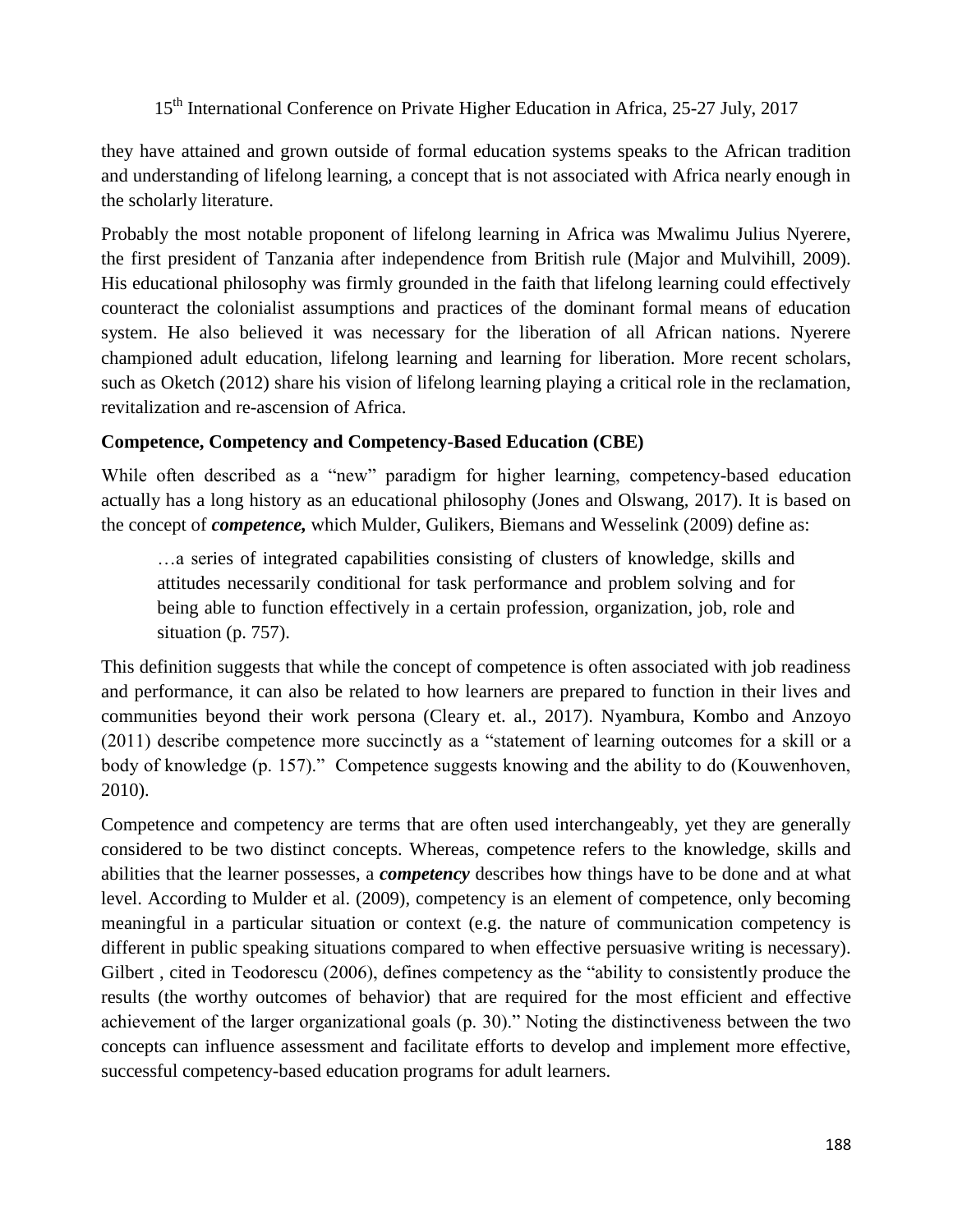Competency-based education is probably considered to be "new" because it differs from more conventional and familiar approaches to teaching and learning in higher education. These are often instructor-centered, privileging classroom seat-time and focused on transfer of knowledge through rote memory and assessment of banked knowledge through testing and examination.

Spady's (1977) comprehensive definition of *competency-based education* analyzes it as:

―…a data-based, adaptive, performance-oriented set of integrated processes that facilitate, measure, record and certify within the context of flexible time parameters that demonstration of known, explicitly stated and agreed upon learning outcomes that reflect successful functioning in life roles" (p.10).

CBE, as we have embraced it, is a learner-centered approach where the adult student has agency and is an active participant in their learning. The environment of learning is designed to maximize the likelihood that adult learners will successfully meet life goals. At its best, it incorporates knowledge from the scholarship on adult education and lifelong learning in its design with the purpose to enhance successful learning and mastery. The diversity of definitions stated above, rather than being problematic, may actually catalyze a way forward to customize and implement CBE programs that can better meet the needs of the adult learners. Competency-based education lends itself to a journey of open mindedness and lifelong learning.

#### **The Western model – School for New Learning, DePaul University, Chicago IL USA**

DePaul University is a private, Catholic university whose mission is based on the values of St. Vincent DePaul, rooted in human dignity and social responsibility, committed to providing access to higher education for the marginalized and underrepresented masses. School for New Learning (SNL) was established in 1972 to address the needs and accommodate the lives of working adults who wanted to complete their undergraduate degrees. The SNL curriculum consists of 50 competences. The competency framework is grounded in a liberal arts foundation, informed by the scholarship on adult learning, adult education and competence. It is this competency-based education (CBE) and learning structure that has provided the model for the partnerships with institutions in Southern and East Africa. The SNL CBE program is learner-centered, with flexible class schedules (e.g. evenings and weekends) to accommodate the realities of working adults' lives. Teaching activities and methods are developed to address a variety of learning styles while assessment of college-level learning outcomes developed inside and/or outside of the classroom can result in the awarding of college credit. Courses are interdisciplinary in nature, providing a rich and stimulating learning environment that strengthens integrative, analytical and synthetic skills. The program is writing intensive and individualized in terms of the students' chosen focus area and how they fulfill the 50 competences. However, collaborative learning is also a prominent modality utilized in courses. Active engagement in learning is expected and required. Learners participate in class discussions, simulations, internships, collaborative projects, among other approaches. Lectures are not privileged as part of the pedagogy in this competency-based program. Students receive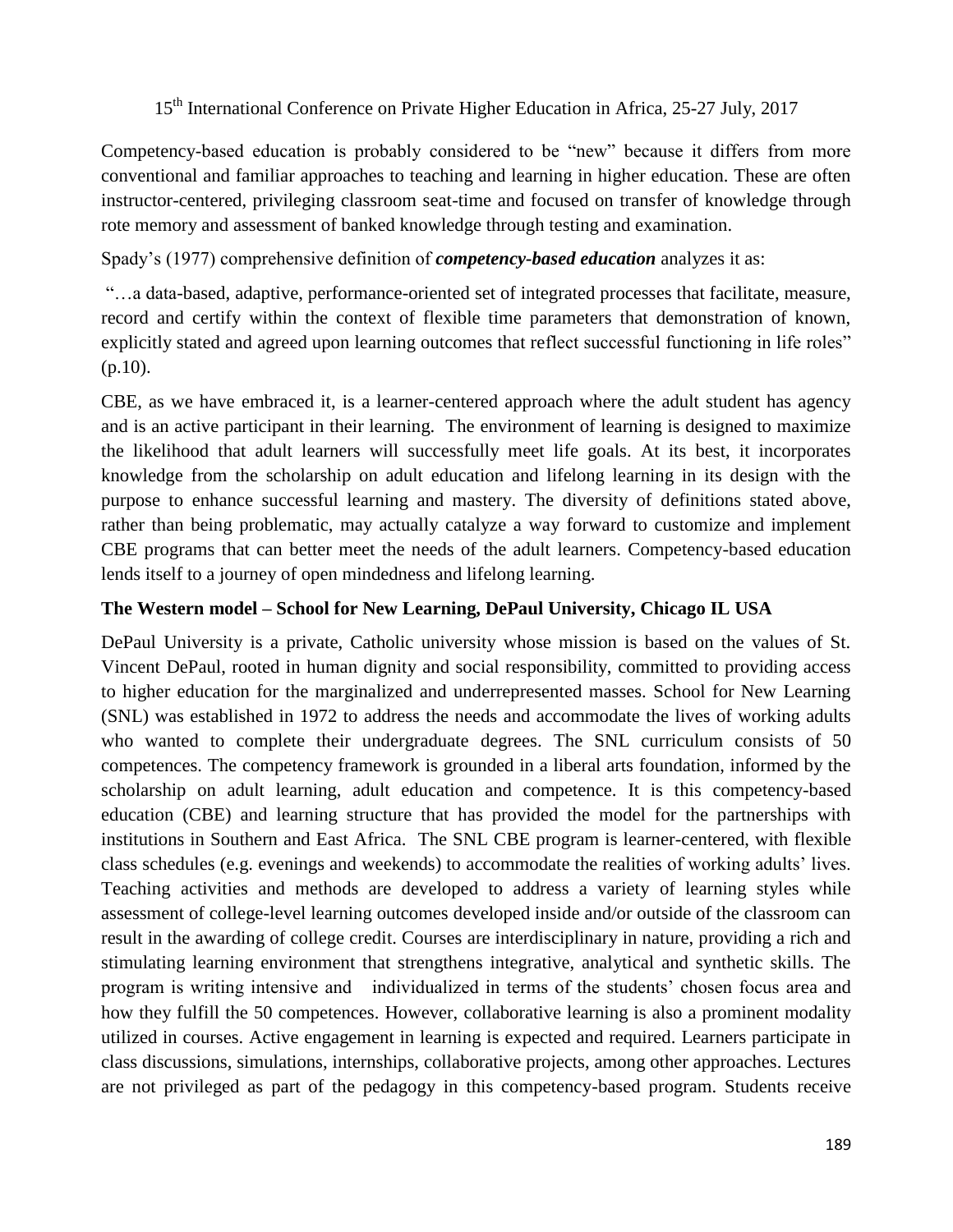strong support for their learning through an academic committee structure that includes a faculty and professional advisor, with an academic advisor available to them.

# **The Partnerships**

### **University of Free State (UFS) and School for New Learning (SNL), DePaul University**

The partnership between these two institutions of higher learning, the former public and based in S. Africa, the latter Catholic and private and based in the USA, began with a consultancy sponsored by the Ford Foundation in 1993. The purpose was to assist the post-apartheid S. Africa government in its attempt to address a national "legacy of exclusion and inequality" (Walters, 1999, p.577) in higher education. It was believed that a paradigm shift was necessary to meet the needs of the evolving South African democracy by embracing marginalized and disenfranchised populations that had been most directly and negatively impacted by the oppression of apartheid.

The S. African government and public academic institutions, such as UFS, sought out programs that might provide guidance to help address the need for effective educational reform and the realities of increasing workforce needs. SNL's competence-based curriculum framework provided a model for a successful outcomes-based effort at UFS, promoted to develop "...an integrated approach to education and training responsive to the needs of the individual and the labour market (Holton & Tolliver, 1998)."

After a number of visits between DePaul University and UFS administrators and academic staff, David Justice, Vice President for Lifelong Learning and Suburban Campuses, at DePaul, identified two members of the resident faculty at SNL, to further develop the relationship between the two institutions. The SNL faculty who facilitated the faculty development workshop, women of African descent, were strategically chosen for the task, as their collective experiences in and commitment to African affairs uniquely positioned them to address curricular issues as well as the issues of racism, sexism, ageism and cultural oppression, all of which were part of the context of the educational reform movement at that time (Holton and Tolliver, 2009).

They organized and implemented a four-day faculty development workshop that would result in specific competence statements, a structure for the curriculum framework and module outlines, and evaluation of the consultation activities (Holton and Tolliver, 1998).

While the stated focus of the consultation was development of the competence-based curriculum, it became apparent that a most important focus of paradigm shift for UFS would be to examine the level of values and perspectives about culture, gender and power relationships. These did, and would continue, to influence programmatic decisions made regarding the implementation of the newly developed Bachelor in Management Leadership degree program. Incorporating and responding to these contextual realities was and is consistent with consideration of the whole person of the adult learner who is being engaged in competency-based education efforts. It is also compatible with the SNL program's "commitment to ensuring social justice, empowering adults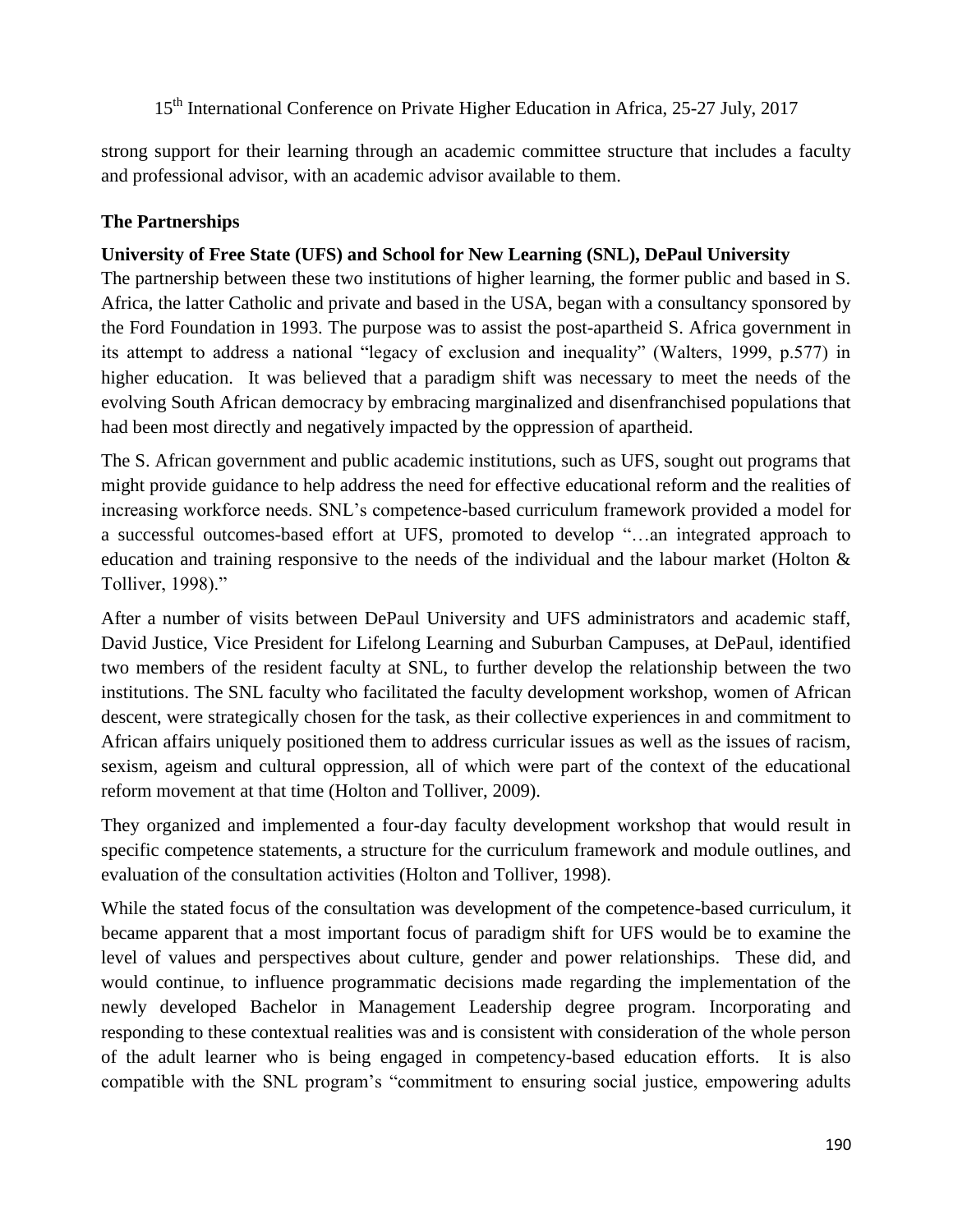through learning and helping adults develop competence in a changing world‖ (Holton and Tolliver, 2009, 38).

With 13 participants who represented various stakeholders- UFS faculty and administrators, community residents, corporate sponsors, workplace and government representatives- and through interdisciplinary collaboration, the SNL consultants were able to successfully facilitate development of an operational competence framework. The majority of the participants (10 out of 13) reported that they were satisfied or very satisfied with the process and the outcomes of the workshop.

The resulting degree, the Bachelor of Management Leadership (BML), was unique in the S. African context and the first to be developed exclusively for working adults. It was approved by the South African Matriculations Exemption Board and the South African Qualifications Authority, with the first cohort of approximately 40 learners beginning the program in February 1999. Within three years, there were 160 students in a number of semester groups. The BML program continues to be an active and important offering in the UFS School of Management to this day.

Some of the hallmarks of the program, similar to what exists in the SNL competency-based program, are the recognition and assessment of prior learning for college credit, flexibility in delivery modalities, including on-campus, off-campus site and online offerings. The program is grounded in adult learning theory, pedagogy and best practices. Collaborative group work is essential with experiential learning providing the theory for program modules. Students can seek certificate, diploma or degree exit levels, all of which cover three learning areas: environment, leadership and management. The learning areas are comprised of numerous competencies addressed through learning modules. Examples of modules include ethical leadership, project management, and Africa within the new global order.

The degree serves to develop and support creative and critical thinkers who will be successful leaders in the workplace and engaged citizens in society. The language may be different between the two programs which reflect UFS making the CBE format and structure its own. However, the hearts of the programs are consistent: to provide access to adult learners through a competencybased framework that deals with the whole person by honoring lifelong and experiential learning as well as classroom-based learning in the service of a more competent, happy and whole person.

With regard to this specific partnership between UFS and DePaul, Zyl and Massyn (2000) report that BML students are positive about their capstone experience in the program and that the support provided by supervisors, advisors and mentors to students served a critical function in students' learning process. They concluded that the capstone, as an integrated assessment tool, adds to students' learning experiences.

*Impact.* Not only has BML program increased access to higher education for adult learners within S. Africa, it has also reached outside of the country to extend educational access throughout the Continent. We are aware of the BML program in collaboration with the Dar es Salaam Institute of Technology, supporting eLearning students with online course offerings (Mgonja and Mwasaga, 2005). In this way, the development and expansion of the BML continues the spirit of competency-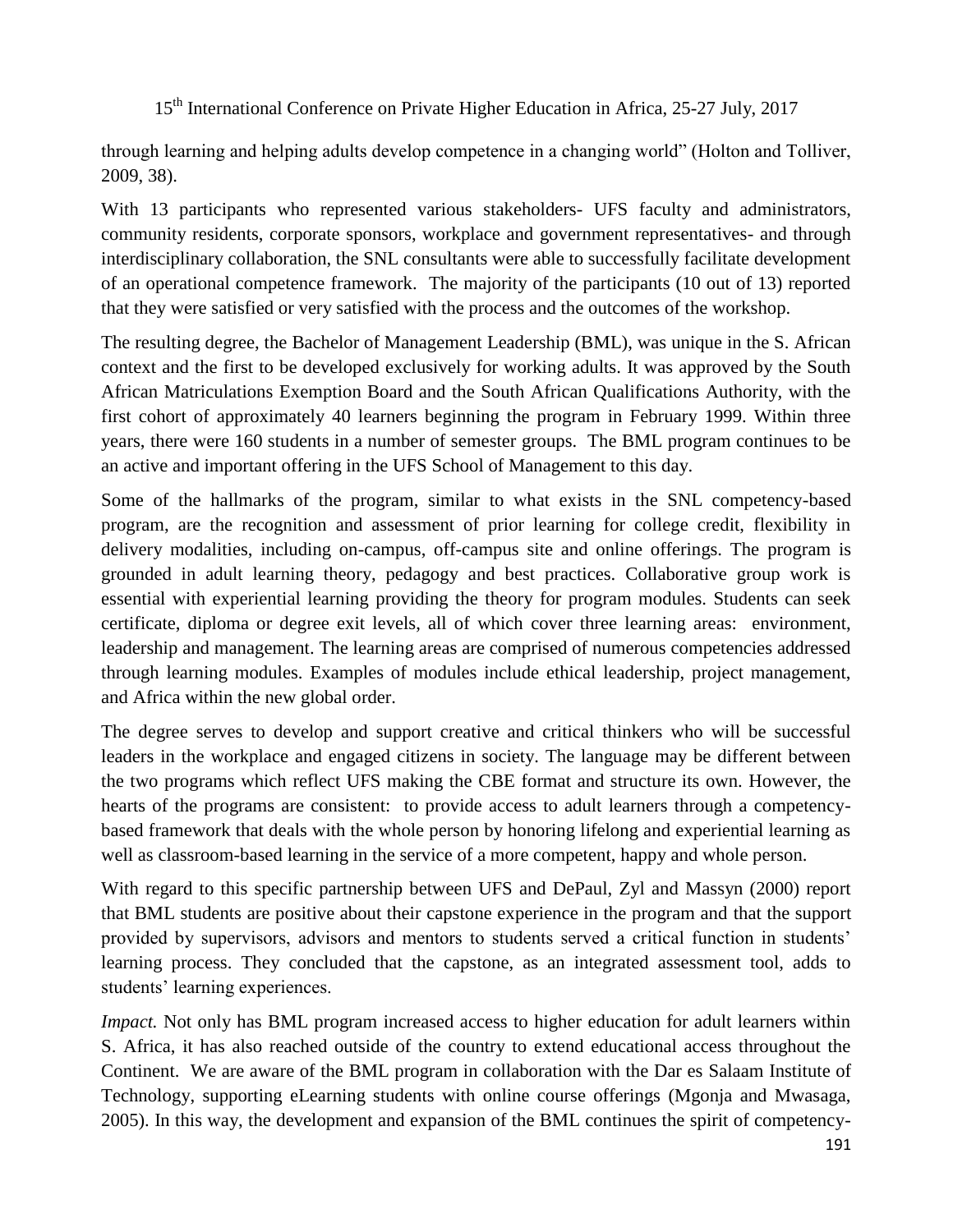based education and learning, engaging adults as lifelong learners to become more prepared and more informed to function optimally in their day-to-day and work lives. *Tangaza University College and SNL, DePaul University*

Nearly ten years following the landmark work done between UFS and DePaul University, a first cohort of Kenya-based adult learners were awarded a DePaul University undergraduate degree with a focus in leadership and management, having successfully gone through a degree completion program that was modeled after the SNL competency-based curriculum. This innovative collaboration emerged out of exploratory discussions between a faculty member at SNL and the director of an educational institute at then Tangaza College, both of whom saw alignment in each institution's mission and commitment to provide access to higher education for underrepresented groups. Specifically, African women religious were targeted to engage in the theories, knowledge and actions of leadership and management and to find their voice through higher education. We asked that they, along with their Kenya-based faculty, be nimble in adapting the SNL curriculum to their social and cultural values. This was an effort of co-creation as we all worked together to modify and Africanize the curriculum which had originally been designed for a Western environment. What transpired was the development of an intellectual community of learners and scholars. In Catholic traditions, women aren't usually the leaders who are considered to be competent and legitimate authority, so this innovative joint venture was pioneering.

Receiving funding from the Conrad Hilton Foundation to provide operational expenses and scholarships, this program has supported religious women, religious men and lay adult learners who might not have otherwise been afforded higher education opportunities. It has adapted the SNL competency-based framework to the Kenyan cultural context, incorporating African-centered practices and values, in co-creation between Kenyan-based faculty and USA-based faculty consultants, considering feedback from students. For example, because there are health issues that are of particular concern in the East African region, one of the courses that was included in the competency framework for the degree completion program is Public Health in Africa. Another course in this program is Creativity and Leadership. Neither of these courses is offered in the USA, although the competency which they fulfill is part of the USA competency framework. These are examples of taking the model of the USA-based program and modifying so that it is relevant, meaningful and responsive to the cultural needs and realities of the learners in Kenya.

It is important to note here that the goal of the partnership was not to establish an autonomous university in Kenya but rather, to provide an opportunity for women and men religious, as well as lay persons, to obtain a BA degree in a way that could optimally accommodate their learning needs and realities of their lives. SNL/DePaul was, however, intentional from the beginning of the partnership to address the need for self-sufficiency so that in the future, the program would become a Kenyan degree program where Tangaza University College would own the degree and continue to shape it based on their cultural and traditional values. The goal was to retain integrity as a program delivered in Africa largely by and for Africans.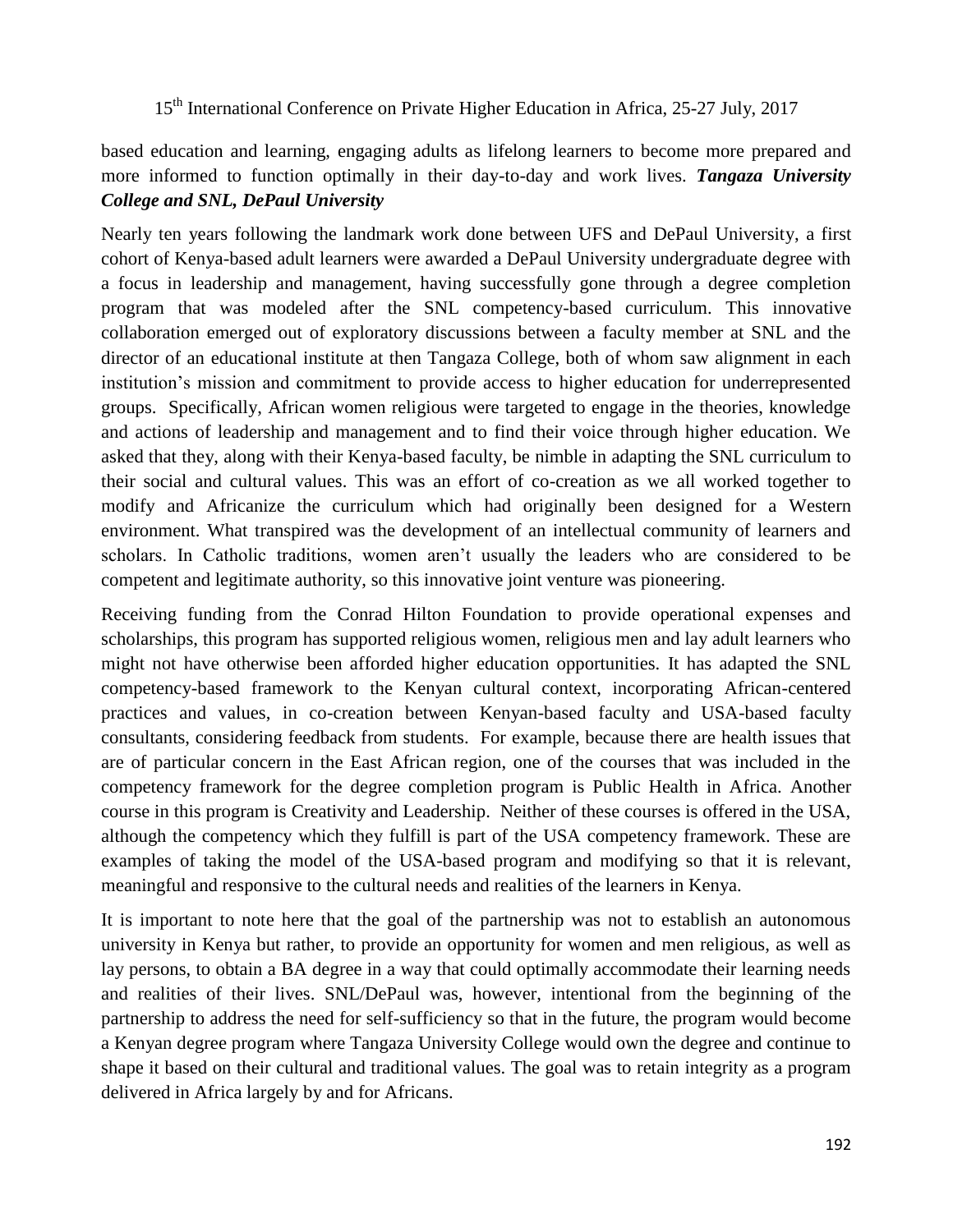Members of African descent who were part of the Chicago team were particularly adamant that we did not want this partnership to develop into a "master-induced program" (Avoseh, 2002) that would replicate colonial, postcolonial and patriarchal structures that would reinforce hierarchical relationships of perceived superiority and inferiority. We have had our experiences of these kinds of non-affirming systems in our lives in the USA and did not want to be agents of hegemony in the work we did with Tangaza.

Concerns about borrowing and recreating Western educational and philosophical approaches that would not be in service of a Kenyan and African agenda were articulated by both partners and addressed early on in the relationship. Thus, the curriculum and administrative processes and procedures were intentionally designed with the goal of the eventual shift from offering a USAbased to offering a Kenyan degree. Efforts to move toward self-sustainability occurred in anticipation of the time when external funding, particularly from the more financially-resourced USA-based partner, came to an end. After several years of collaborative work between SNL/DePaul and Tangaza to develop a proposal for a sustainable and autonomous Kenya degree, the Kenyan Higher Learning Commission approved the application for this change. The BA degree completion program recruited its first cohort to seek the Kenyan degree in 2016.

Instruction is provided by Kenya-based faculty who have received program development opportunities to strengthen their own level of knowledge and competence in working with the competency-based framework. During the first 8 years of the partnership, students were awarded a DePaul University undergraduate degree, with Chicago-based SNL faculty providing academic and administrative oversight of the program. The Chicago Program Director and faculty functioned primarily in consultative roles, assisting the Kenyan Program Coordinator, Assistant Coordinator and faculty as they developed their own level of familiarity and competence in delivery of the educational system. The collaborative and collegial relationship between Chicago- and Nairobibased program leadership, faculty and staff reflected the value of shared governance and power between partners. They also supported and encouraged students as they navigated their way around and through this new and novel-to-them pedagogical approach.

### **Challenges**

In full transparency, there have been challenges in our collaborations, more with Tangaza than UFS, which is more richly resourced. With both UFS and Tangaza, some educators and students were skeptical about the structure of the degree and the different pedagogy, and the intense reflection and writing process that SNL covets. Being accustomed to exams, our partners had to shift their thinking about standards and how learning could be assessed. Students who were candidates to enter the BML program were at companies that were set to pay their tuition, while Tangaza students' financial situations were more tenuous, so issues of sustainability were much more prominent for the Tangaza program. We also hit a few road blocks where many of the faculty were part-time/adjunct faculty from other universities which caused scheduling issues, notwithstanding that the time-zone difference created a few blocks for faculty to collaborate. Many CBE programs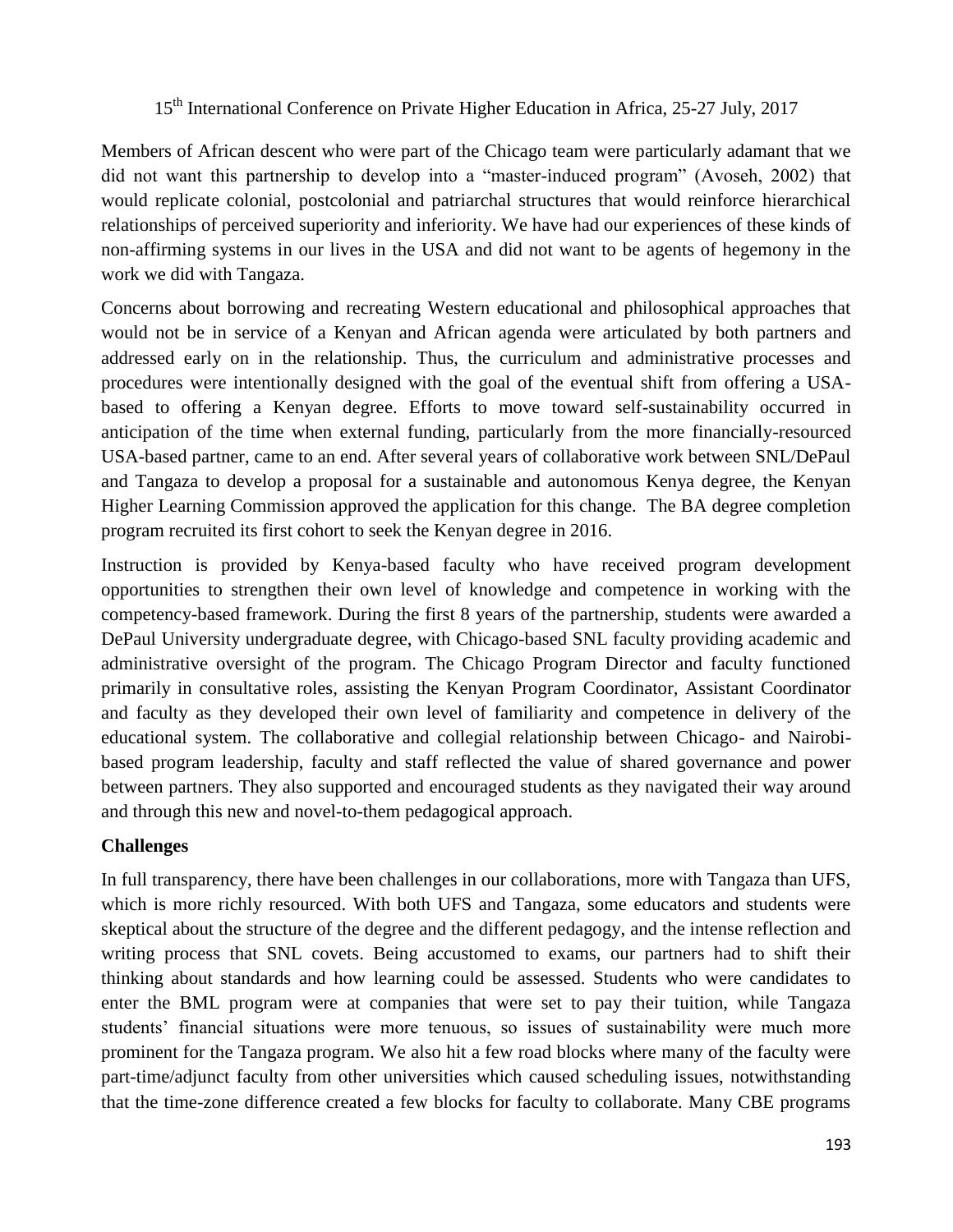are partially or completely online so while technology may increase access to learning; it may also present barriers for example, in the face of slow and spotty internet signals and outdated computers. Nowadays, technology has taken on a life of its own and there are several other ways to "talk" with international partners without being physically present.

Other barriers experienced within the partnership were often cultural in nature, sometimes manifesting in misunderstandings, miscommunication, micro-aggressions and unexpressed expectations. While these were perhaps the most uncomfortable personally (while the ones mentioned above were annoying), these were best addressed through open discussion and dialogue. Active and intentional professional development and routine planning meetings helped to address these kinds of concerns and challenges, both when anticipated and after the fact.

### **Program Impact**

Leading with our core values and a passion for enhancing quality of life for communities in Africa has had positive outcomes with these international partnerships. The continuation of the UFS BML program for almost 20 years, the free standing institute that houses the BA degree completion program offering the Kenya degree, an almost 100% graduation rate among the students in the Kenya program, access to higher education for African populations that have been historically excluded from these opportunities, student successes in the workforce and in their communities, successful scholarship collaborations (such as this one), all are evidence of the positive impact of the CBE partnerships between UFS and Tangaza University College and SNL/DePaul University.

### **Reflections on Our Practice**

What follows are reflections from each author about their experiences and learning as participants in these partnerships. These reflections are framed through lenses of bridge-building and telling stories. Each author is identified by their boldfaced initials.

*ARM.* At SNL, we are poised to build bridges, both suspension and truss bridges. In this instance of the Tangaza-DePaul collaboration, we built a mixture of both the truss and suspension bridges. A suspension bridge suspends the roadway (i.e. BA degree path) by cables, ropes, or chains from two towers (i.e. Tangaza University College and DePaul University). The towers support and anchor the learners on their academic path by creating learning spaces that encourage self-awareness and leadership development. The truss bridge is a structure of connected elements that form triangular units (i.e. academic committee that is composed of the learner, the faculty mentor and the professional advisor). The bridge we built was completed through collaboration of faculty, administrators, and community figures. This connection could not have been made without a steadfast and enduring vision to provide educational pursuits for women religious in East Africa. Our mission with this program is to ensure that the adult learners who earn their degree will be able to positively contribute to further enhancing quality of life on the continent of Africa.

At the School for New Learning, DePaul University, Chicago, IL, USA, we have discovered a multitude of methods to support adult learners. Mentoring and advising are the cornerstone of adult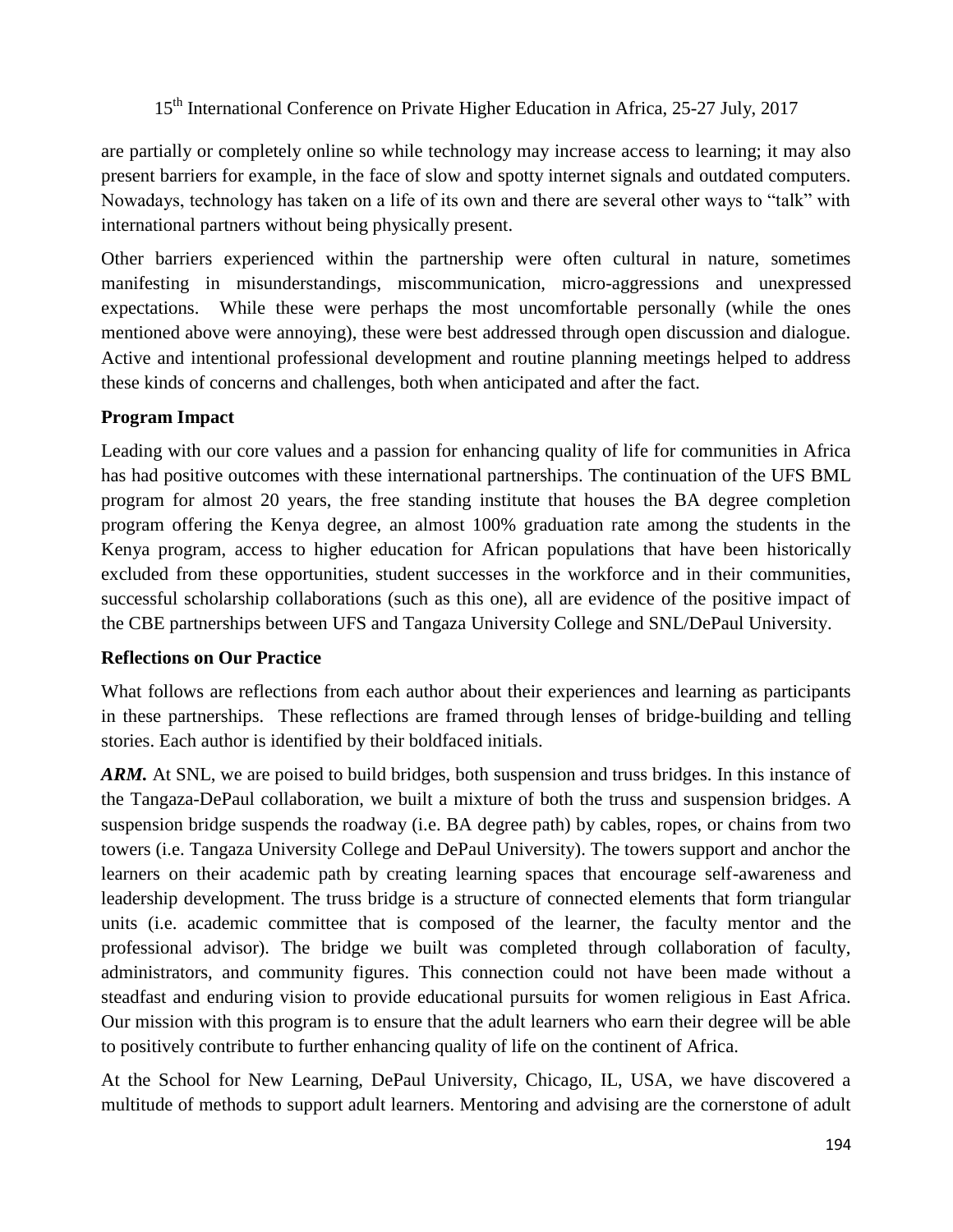learners' mobility, motivation and ability to succeed academically. By far, the mentoring program seems to be the most essential portion of the adult learners' pathway forward.

As instructors we are tasked and challenged with making our content "relevant." This may not appear difficult, but some subjects do not automatically lend themselves to immediate applicability, not without reflection and drawing connections. This reflection is catalyzed through the mentoring component of the program. We require the learner to choose a faculty mentor, a professional advisor, and a peer mentor. The mentor serves as the gateway to the evolving political, economic, and academic worlds. The mentor assists the learner in identifying learning goals, challenging the mentee to apply knowledge gained in their communities, developing oral and written skills, creating accountability measures and developing self-care practices.

It was crucial that the mentoring relationship had deep roots and a solid foundation. According to Schaller (1996), the "transformation of the protégé is the most significant outcome of this relationship. In the local congregation, mentors who offer encouragement, support, affirmation, and friendship could be a great help to women who are in the process of finding their true identity connected to their creation in the image of God and of discovering a sense of self-worth that goes along with this emerging understanding of self."

In the US, the adult learners very rarely chose a peer mentor. However, the Tangaza University College students all chose a peer mentor who was very influential and impactful for their academic journey. We observed how powerful and motivating a peer mentor could be in encouraging excellence and accountability.

Although the faculty mentor and professional advisor were just as effective, their roles were a bit different. The faculty mentor's role involved academic preparedness, career path identification, and course selection. The professional advisor's role encompassed connecting the student to their career interests and developing competence in leadership and management. The professional advisor is the penultimate figure in the learner's academic path. As the African proverb states: "If you want to go quickly/fast, go alone. If you want to go far, go together." The professional adviser provides guidance, challenges the learners, encourages and pushes the learners beyond their imagined limits academically and professionally. Whether in Africa or the West, the professional advisor is essential to the learner's network of mentors who assist in building connections for sponsorship and wellness support.

The adult learners that we encountered in Kenya were eager and excited for mentorship. The faculty who were involved in facilitating learning in the degree program were also interested in mentorship. Faculty from SNL traveled to Tangaza University College three times per year to facilitate professional development for Kenya-based faculty as well as provide mentorship for the adult learners in the program. The professional development activities involved discussions regarding competence, curricular ideas, mentoring, and student evidence of learning, insuring a diverse array of sources for student development.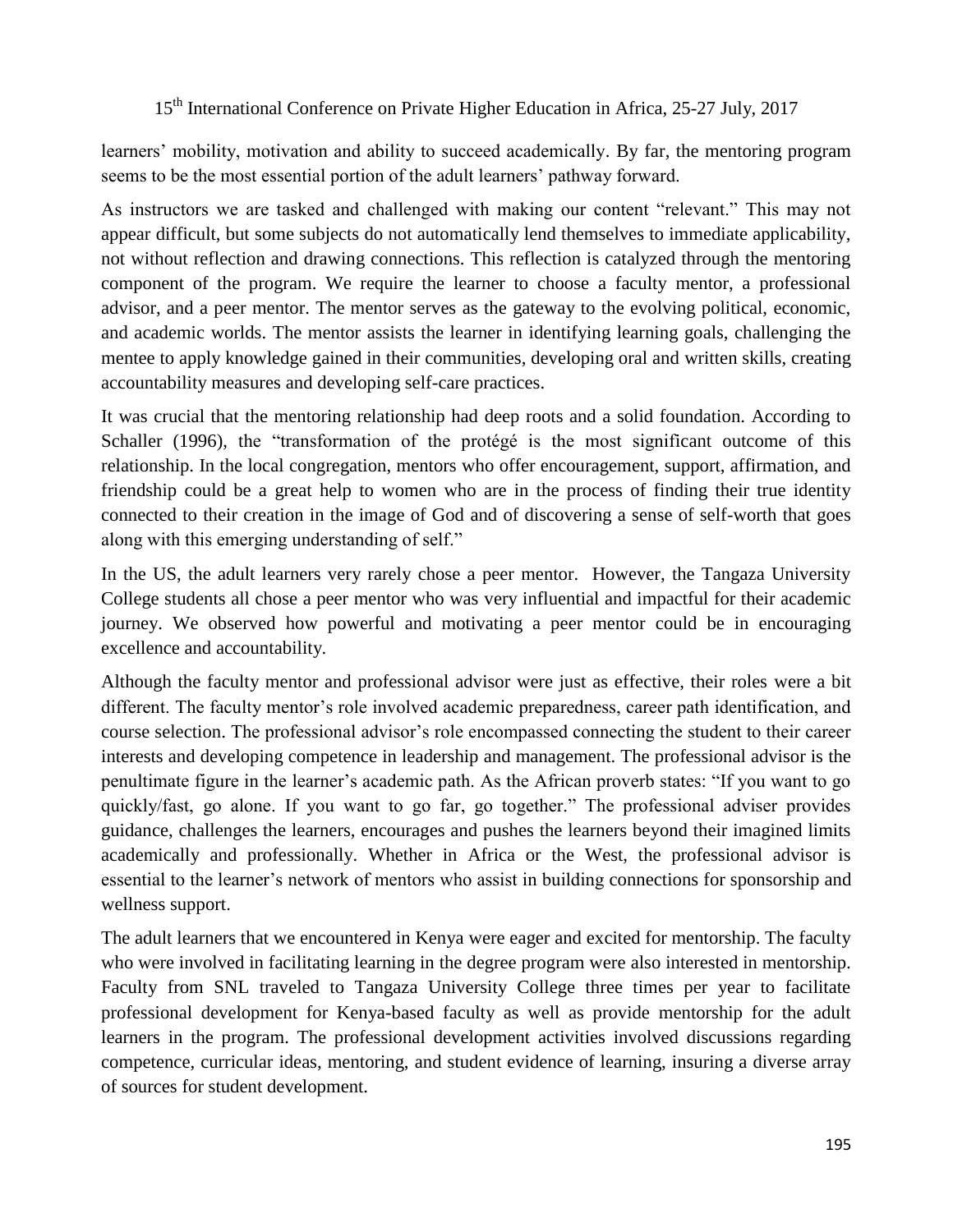At the beginning of the BA program, faculty from both institutions were paired based on similar courses taught in Kenya and the USA. The intention of this pairing was to provide space and opportunity for faculty at Tangaza to discuss any ideas, concerns, changes etc. with their course. The belief was consistent in using a diverse set of authors for course materials. This theme carried through the entire program. We wanted the program to be culturally sound and have a foundation in Kenyan roots.

Through a course entitled "Externship (experiential learning)," adult learners were able to work in a community of their choosing. This learning experience provided the hallmark of the program. The learners were encouraged to reflect, relate, and readjust learning goals and future impact in their communities. During our visits to Tangaza, we would visit externship sites with the students to assess their learning and to see how they were received by the community. Many of the learners were so inspired by their Externship that they wrote books and research papers, built schools, developed related community programs, prospered in their careers, etc. This experience can be attributed to the mentoring relationships that the learners developed with their faculty, students, and the community.

The most powerful lesson we learned was that the learners didn't need our "aid" they needed encouragement and empowerment. The most powerful lesson that the learners learned was not to underestimate each other or their own ability as a leader. The faculty learned that our competence curriculum was an influential tool to engage learners in taking ownership of their learning and apply their knowledge in their everyday lives. As a whole, the School for New Learning-DePaul University positively impacted and influenced students in East Africa in the direction of gender equality and making change in their communities. We witnessed their empowerment to come into their own leadership.

The future is bright and promising for Tangaza University-College. Although the degree has now transitioned to a Kenyan degree and is no longer a DePaul University degree, the program remains flourishing. The collaboration does not stop here; we are continuing to exchange ideas and visit with each other throughout the academic year.

**NS.** The DePaul & Tangaza programme was ingenious in that the two teams did not simply utilize the competencies in use at DePaul University. They adopted them, or rather contextualized them, thus making them relevant to Africa, and giving them a strong philosophical underpinning because they were researched and developed from a rich academic background. Thus, the content was rich and relevant. However, who were the faculty? In an effort to bridge these two programs and make them relevant in all ways, one thing that emerged was that there were some African faculty who were not rooted in their Africanness. And there were some DePaul faculty who may not have been African born, but were deeply African, while of course, there were those who were not African but among the Tangaza faculty, and those who were not 'cultural' in any way, but were kind of bureaucrats, whose interest and focus would be the delivery of this programme. The interplay of these personalities in the collaboration and delivery of the programme, which was dubbed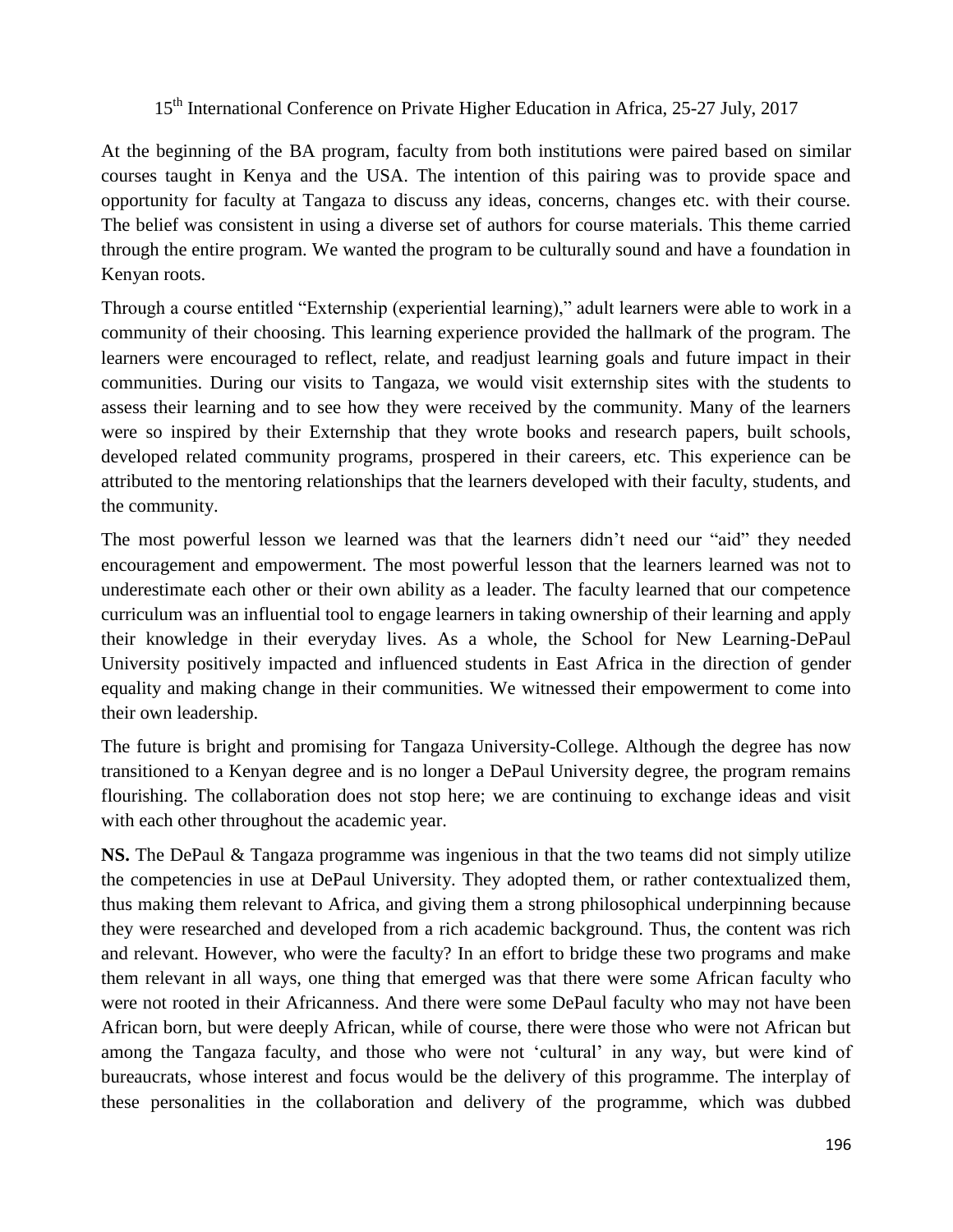‗African,' would sometimes be subtle but sometimes it would flare up. As a result, the Tangaza faculty would propose to the DePaul faculty the need to attend some African courses at the African Institute in order to induct them to understand the African way of giving meaning to social reality. But the truth was always lost amongst these partners, or went unsaid, because indeed, there were some African faculty in the Tangaza faculty who also actually deserved to take up these induction courses. The question that emerges, therefore, is in partnerships that deliver such programs, how should interpretation and understanding of social realities be determined, especially where in some cases the sensitivities are hidden in the faces of those who deliver the programme and sometimes coloured by the sensibilities of culture, race, education, social economic status or religion?

One of the aspects that made the partnership both popular and controversial was its focus on lifelong learners. Unlike any other programme in Kenya, this programme could give competencies on experiential learning, thus opening a way for many interested learners who had been locked out of the mainstream education. I remember at one point, a 65-year old former accountant who was interested in joining the programme because we could fit in his diploma learning into our competency model and further recognize his years of professional expertise. Indeed, several retired learners came calling once they learnt about the programme. This CBE gateway, however, was also controversial, because given the traditional closed model of education that had been in practice, several critics felt that this was watering down the quality of education. These critics were so blind to the many elderly learners who having retired and raised their children, were willing to achieve their long neglected dreams of self-actualization by acquiring a degree.

These particular groups of learners became re-energized and full of vigour. Sometimes they were more enthusiastic than the younger learners. Their engagement also enriched the unit, because of their experiential knowledge, and more often than not, they, too, would get transformed. A case in point was a retired lady who had a very bad handwriting. During my teaching of College Writing, I would request the students to write their first essay by hand, which would be easier for the older learners, but difficult for the younger ones. The discovery of this bad handwriting led me to engage with the old lady, who confessed that she had always received this comment from people. The question then emerged, why had she never made the effort to better the handwriting? This brought in a lot of sharing of how this had not been a priority, as she got older though she was always embarrassed by it. In the discussion that ensued, the lady realized that the power was in her hands– thus linking the discussion to the essence of transformation.

Private institutions of higher learning are famously known in Kenya to be the precincts of the rich in society. Whether or not they have a religious inclination, their fees are always astronomical for low income learners. As a result, they have ended up being elitists, in spite of their quest to portray themselves as caring about the poor. One of the efforts by the Kenya Higher Education Loans Board in the past year has been to provide loans for students who want to register in these institutions. However, this has met challenges in that the accommodations and living in these private institutions are costly since, the campuses are usually located in the most affluent regions, where there is rarely public transport because most of the students will have their own cars.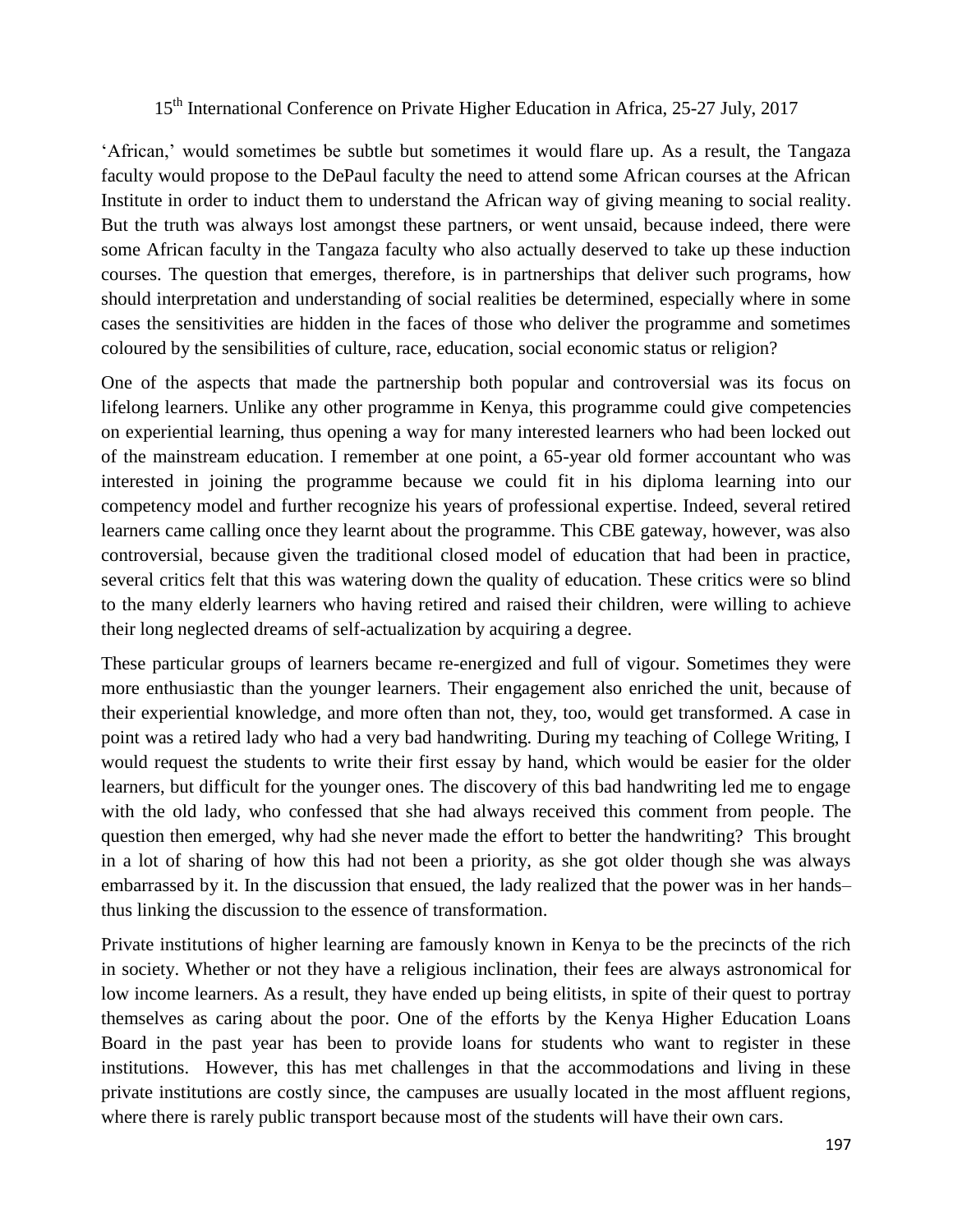The DePaul-Tangaza programme has, however, been a realization of what should have been the ethos of the religious institutions of higher learning: providing scholarships for a population that sacrifices so much as is their charisma, yet is rarely recognized due to the patriarchal machinations in society. The women religious dedicate their lives to working with the very marginalized, oftentimes putting their own lives at risk. Since a majority join after high school, the chances and opportunities for further education get dimmed as they get engaged with the local communities where they work. And in retrospect, for DePaul University to provide the degree programme in Kenya, and in a college that was founded by largely male congregations, was also insightful since it would inadvertently elevate the presence of the religious women and their struggles through the academic arena.

The degree programme became popular amongst religious women, and even with religious men, who found their way into the programme. Simply teaching a class of these religious women coming from all parts of Africa, and from both local and international congregations was enriching given their experiential learning, their quest for learning and actualization of their personal dreams of education, which would at times conflict with their congregations. These conflicts would sometimes push the religious woman to take leave of her community as she pursued the degree or sometimes, they would beg us (the administration) to reassure them of the opportunity whenever they would get permission, while others begged us to lobby their superiors to give them a chance. The hunger for education was real, from both the young and elderly religious women. Their research projects are critical works of study because they provided an academic perspective for them to delve deeply into issues that perturbed them within their own congregations or within the local community where they worked. One of the first interesting projects was by a middle aged religious woman who researched mid-life crisis in religious women. Her academic work was also therapeutic and edifying to her own self-esteem as she navigated through the challenges of this crisis herself.

The uniqueness of the programme also attracted those from the wealthy communities who could pay up for the programme. However, because the majority of those in the programme were the needy, a culture of care, warmth and communality was established not only amongst the students but also with both the Tangaza and the DePaul faculty. An exchange of hugs, gifts, lunches and dinners was common practice and this has continued to flourish amongst the alumni. Indeed, the essence of being private and having a religious orientation should also be exemplified by providing opportunities for not only the less privileged but also those who have been locked out of traditional models of education.

*DET*. Avoseh (2002) laments that "the stories of African adult education have barely begun to be told‖ (p. 3). Yet, one of the joys I experienced, both as a consultant to the UFS BML program and as former Chicago Program Director, then team member of the SNL-Tangaza program, was the opportunity to experience the stories of our adult learners. In many ways, the CBE collaborations between my institution and our international partners provided a forum for storytelling, and we know that storytelling is a traditional African lifelong learning "technology." One of the first requests we made with the adult learners and the consultees with whom we worked with was to ask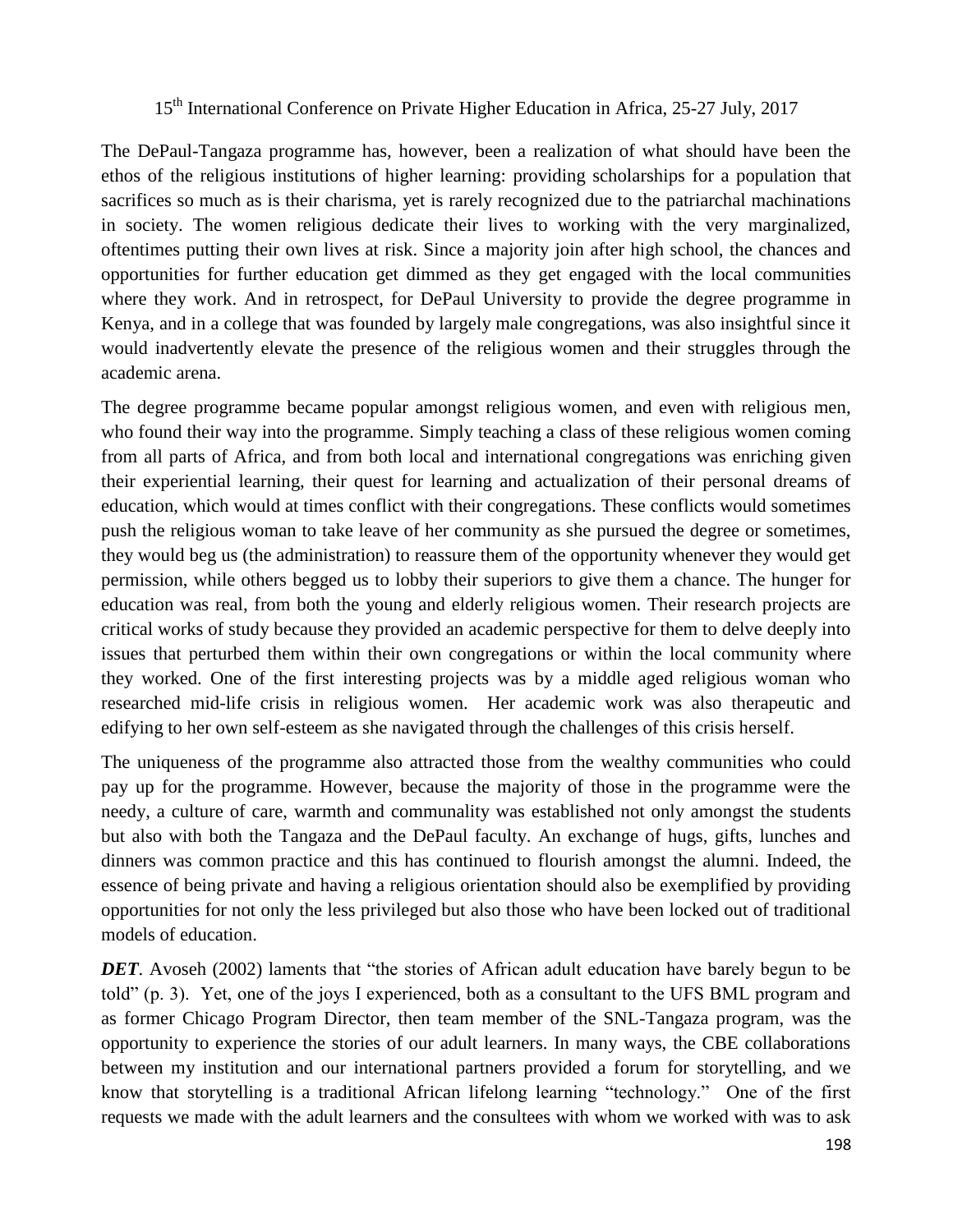them to tell us their story. Who are you? Where are you from? Who are your people? How have your people, your community and your culture shaped you as a learner? They start telling stories from day one. And for some learners, this may have been the first time reflecting upon their own lives as part of their education, recalling, remembering, learning from and making meaning of their lives. Thus, telling their story begins a process of being open to valuing self, their individual stories, and their lives with all of their strengths and challenges. And within the community of learners, by sharing stories, they could reflect and receive feedback that may have helped them "see" themselves better. They engaged a reflection of themselves because of the learner-centric nature of CBE and adult education.

This engagement in storytelling is even more important for the population of adult learners with whom we work. The academy often urges the learner to start with "external" scholarship as the foundation of knowledge and competence, privileging the words of others designated as experts, while dismissing our own words and experiences, and those of our mothers, our family and community wisdom keepers, our *Jegnas*. This can often lead to mistrust in ourselves as being competent and holding legitimate knowledge, rendering us susceptible to unquestioningly embracing information that may not be in our best interests. Starting with what I refer to as "internal" scholarship – one's own story and authentic lived experiences – can be affirming and empowering and provide motivation for continued learning.

A culturally grounded CBE effort, which we endeavored to develop, can support belief and trust of one's Africanness as a foundation of becoming and being competent in the world, unashamedly, unabashedly and unapologetically. This was the message given at one of the graduation ceremonies for Tangaza learners. And students embraced it.

Encouraging students to tell their stories, to listen to the wisdom of their Africanness, the stories emerging from their local communities and from the Continent was important to me in my role as Program Director and facilitator of learning with students at Tangaza. Given the focus on leadership and management in this degree program, I early on ecstatically anticipated students sharing stories of African thinkers and leaders as models for their leadership development. Instead, I was dismayed when the names presented as leaders were all Western-born European-descent men. No Nkrumah, no Mandela, no Sirleaf Johnson, no Wangari Maathai! The learners seemed to need overt permission to honor Africans as leaders!

Leadership team members of African descent first responded by discussing the issue with the learners. I proposed, then encouraged, implementation of a policy that required at least 75% of scholarly references for senior thesis be from indigenous African scholars. Learners were also then required to include in their literature review discussion of how African values and worldview informed their understanding of their topic. Research has shown that effective learning occurs when the context of knowledge creation is based on ones' own experiences. In this program, we were committed to encouraging learners to embrace their cultural selves in order to support their learning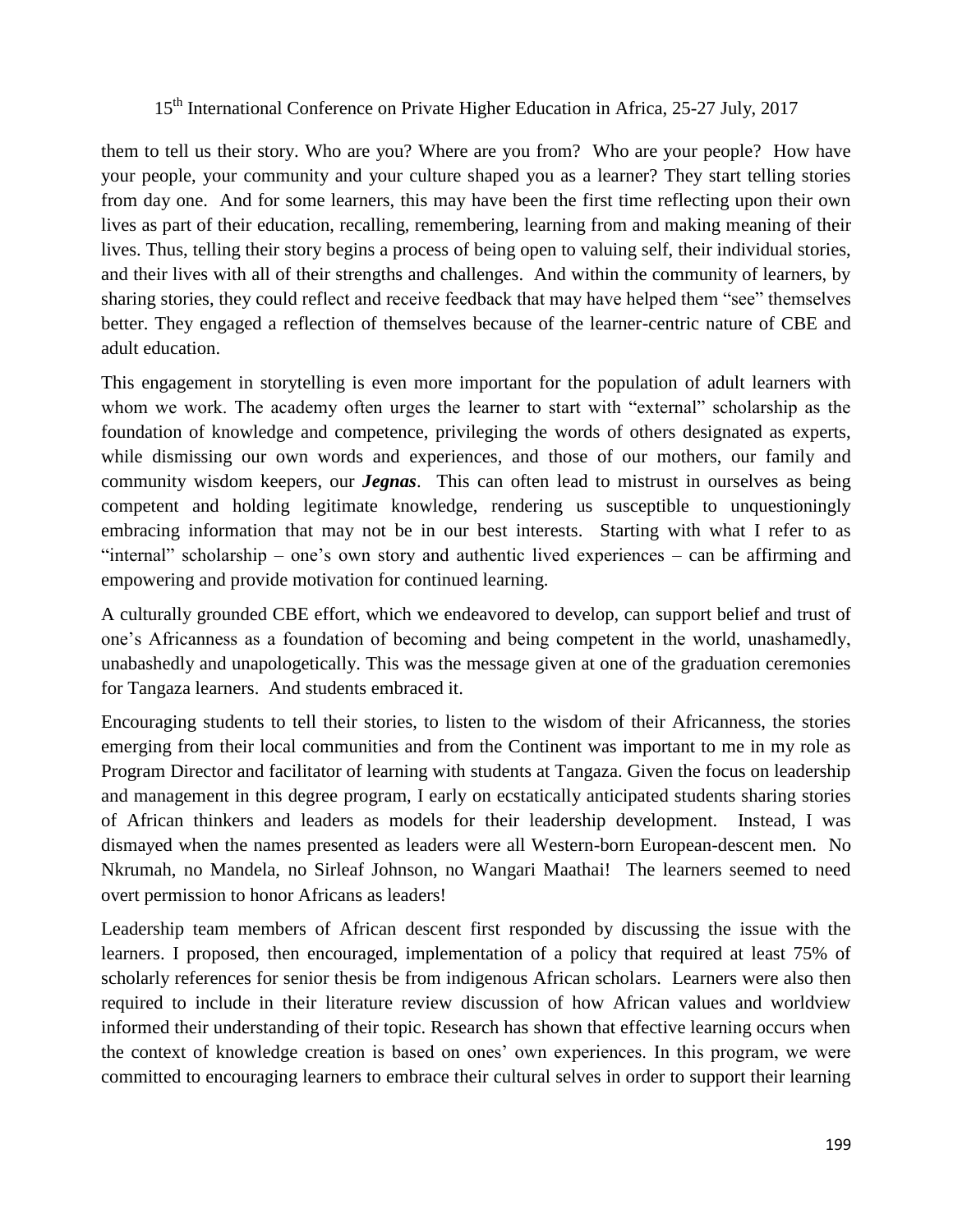process. Similarly, we encouraged our UFS colleagues to incorporate cultural content into their CBE curriculum for the same reason, and they did.

In engaging adult learners and Kenya-based faculty and staff in the Tangaza program, I was a cocreator, with them, of our learning experiences, developing mutual stories together. I facilitated learning as well as experienced lifelong learning myself. I challenged others as I was challenged by them. I was an individual in community, interconnected with others, operating collaboratively, recognizing Spirit and spirit-ness moving through our work. I was a model and the outcome, concurrently, as were they. I became more competent as a leader and learner. Both/and, diunital functioning in action, reflecting major tenets of traditional African values and worldview.

### **Concluding Remarks**

### *Because of this program, I fell in love with Africa again. SNL/Tangaza alumna*

Lifelong learning and competency-based education can effectively support adult learners in Africa to address modern economic and social needs as they become more adaptive, creative and equipped to make a difference in the modern world. As evidenced within the two USA-African higher education partnerships discussed above, these learning processes become a life practice that enrich the personal lives of adult learners. A CBE approach may not be the panacea for the educational needs of the Continent, especially if historical and contemporary issues of power, domination and equity are not intentionally addressed in partnerships. However, when CBE is "Africanized," by inviting learners to embrace their values and world view in the learning process, it can greatly enhance their pursuit of learning, knowledge and success in life.

This is a mission that requires commitment, dedication and work. So why do this work? With bridges being built and stories being told which may result in revitalization and a renewed love for Africa, why would we not?

### **References**

- Avoseh, M. B. M. (2002). Investigating The World Of Adult Education In Africa, Adult Education Research Conference. [Http://Newprairiepressorg/Aerc/2002/Papers/2.](http://newprairiepressorg/aerc/2002/papers/2)
- Cleary, M. N., Wozniak, K., Marienau, C., Wilbur, G., Tolliver, D. E., & Meyer, P. (2017). Learning, Adults, And Competency-Based Education. In Handbook Of Research On Competency-Based Education In University Settings (Pp. 210-231). IGI Global.
- Darkenwald, G. G., & Merriam, S. B. (1982). Adult Education: Foundations Of Practice. Ty Crowell Co.
- Derrico, C. M., Tharp, J. L., & Schreiner, L. A. (2015). Called To Make A Difference: The

Experiences Of Students Who Thrive On Faith-Based Campuses. Christian Higher Education, 14(5), 298-321. Doi:10.1080/15363759.2015.1079750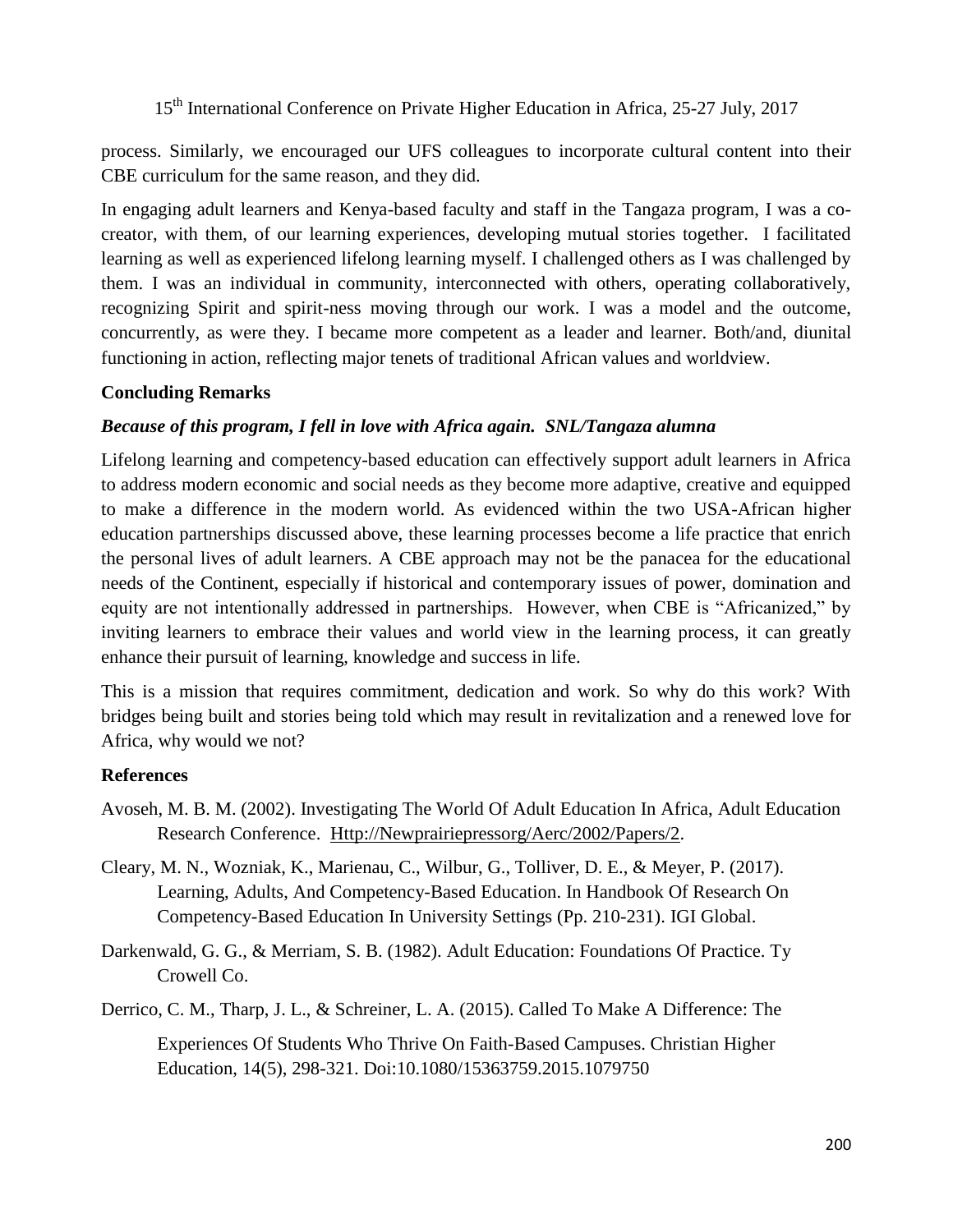- Holton, D.W. & Tolliver, D.E. (2009). Africa Initiatives At The School For New Learning. CAEL Forum And News, P. 35-39.
- Holton, D. W. & Tolliver, D. E. (1998). From Courses To Competences--Consulting With A South African University, In Distance And Diversity: Adult Learners In The Next Millennium, Proceedings Of The 18th Annual Alliance/ACE Conference (Pp.191-199). San Diego, CA.
- Jones, K. A., & Olswang, S. G. (2017). Building Competence: A Historical Perspective Of Competency-Based Education. In Handbook Of Research On Competency-Based Education In University Settings (Pp. 28-40). IGI Global.
- Kouwenhoven, W. (2010). Competence-Based Curriculum Development In Higher Education: Some African Experiences. Access & Expansion: Challenges Or Higher Education Improvement In Developing Countries, 125-146.
- Lekoko, R., & Modise, O. (2011). An Insight Into An African Perspective On Lifelong Learning: Towards Promoting Functional Compensatory Programmes. International Journal Of Lifelong Education, 30(1), 5-17.
- Major, T. & Mulvihill, T. (2009). Julius Nyerere (1922-1999), An African Philosopher, Re-Envisions Teacher Education To Escape Colonialism, New Proposals: Journal Of Marxism And Interdisciplinary Inquiry, 3(1) P. 15-22
- Mgonja, C. T., & Mwasaga, N. M. (2005). The Learning Management Systems At Dar Es Salaam Institute Of Technology. E-Learning And Distance Learning, P. 87-97.
- Mulder, M., Gulikers, J., Biemans, H., & Wesselink, R. (2009). The New Competence Concept In Higher Education: Error Or Enrichment?. Journal Of European Industrial Training, 33(8/9), 755-770.
- Nafukho, F., Amutabi, M. N., & Otunga, R. N. (2005). Foundations Of Adult Education In Africa. Pearson South Africa.
- Nyambura, S., Kombo, K., & Anzoyo, A. (2011). Re-Engineering African Higher Education To Competence Based Education. Quality Education For Societal Transformation Nairobi, Kenya July 20-22, 2011, 20, 153-169.
- Oketch, M. O. (2012). Perspectives On Lifelong Learning In Africa. In Second International Handbook Of Lifelong Learning (Pp. 375-397). Springer Netherlands.
- Omolewa, M. (2007). Traditional African Modes Of Education: Their Relevance In The Modern World. International Review Of Education, 53(5-6), 593-612.
- Owuor, J. (2008). Integrating African Indigenous Knowledge In Kenya's Formal Education System: The Potential For Sustainable Development. Journal Of Contemporary Issues In Education, 2(2).